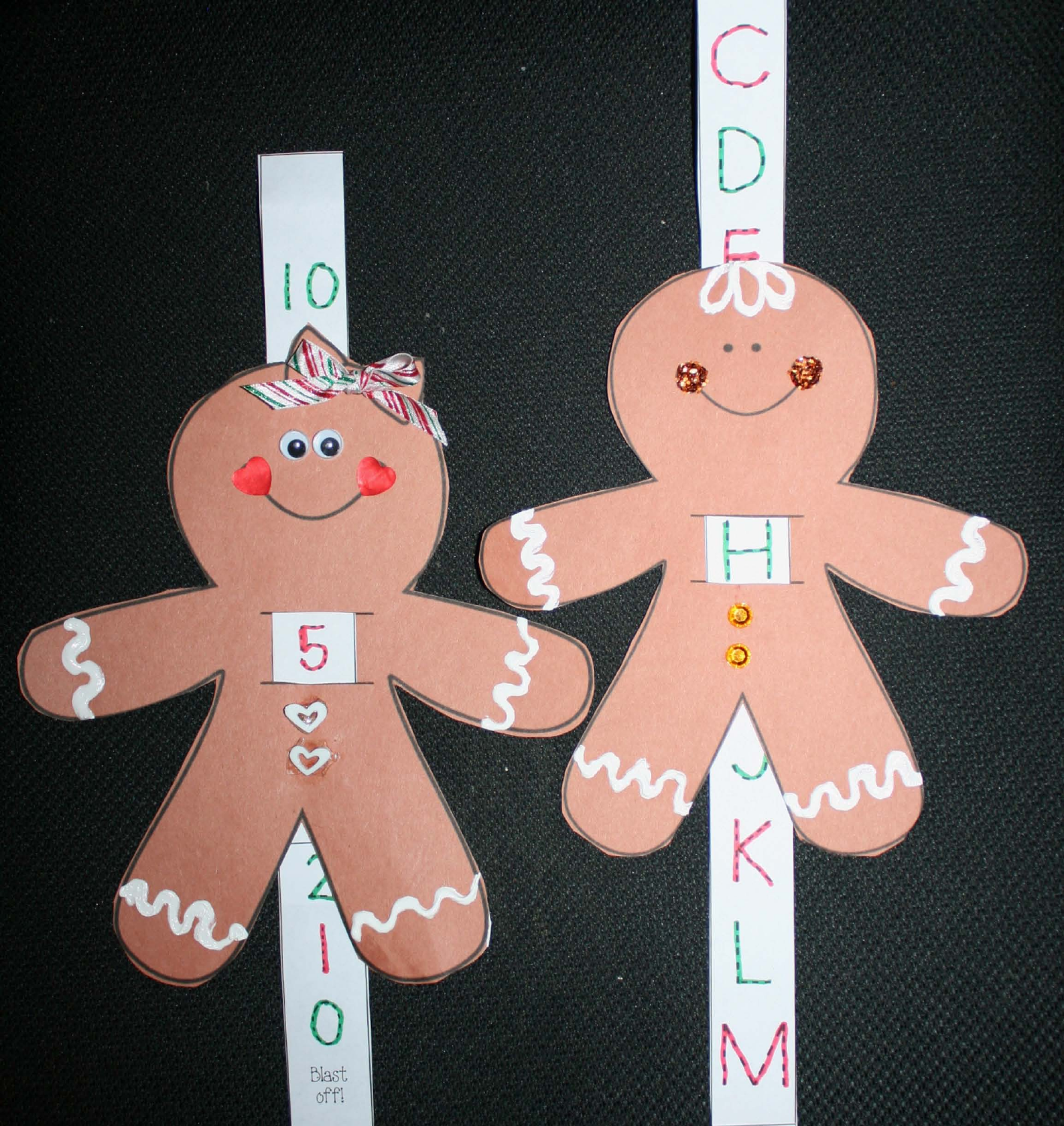

Run off on light brown construction paper. Cut slits with an Exacto knife. Children add some color to their gingerbread man. Wiggle eyes, buttons, glitter and white puffy paint, for frosting, all add a bit more pizzazz.

Clip art by mycutegraphics.com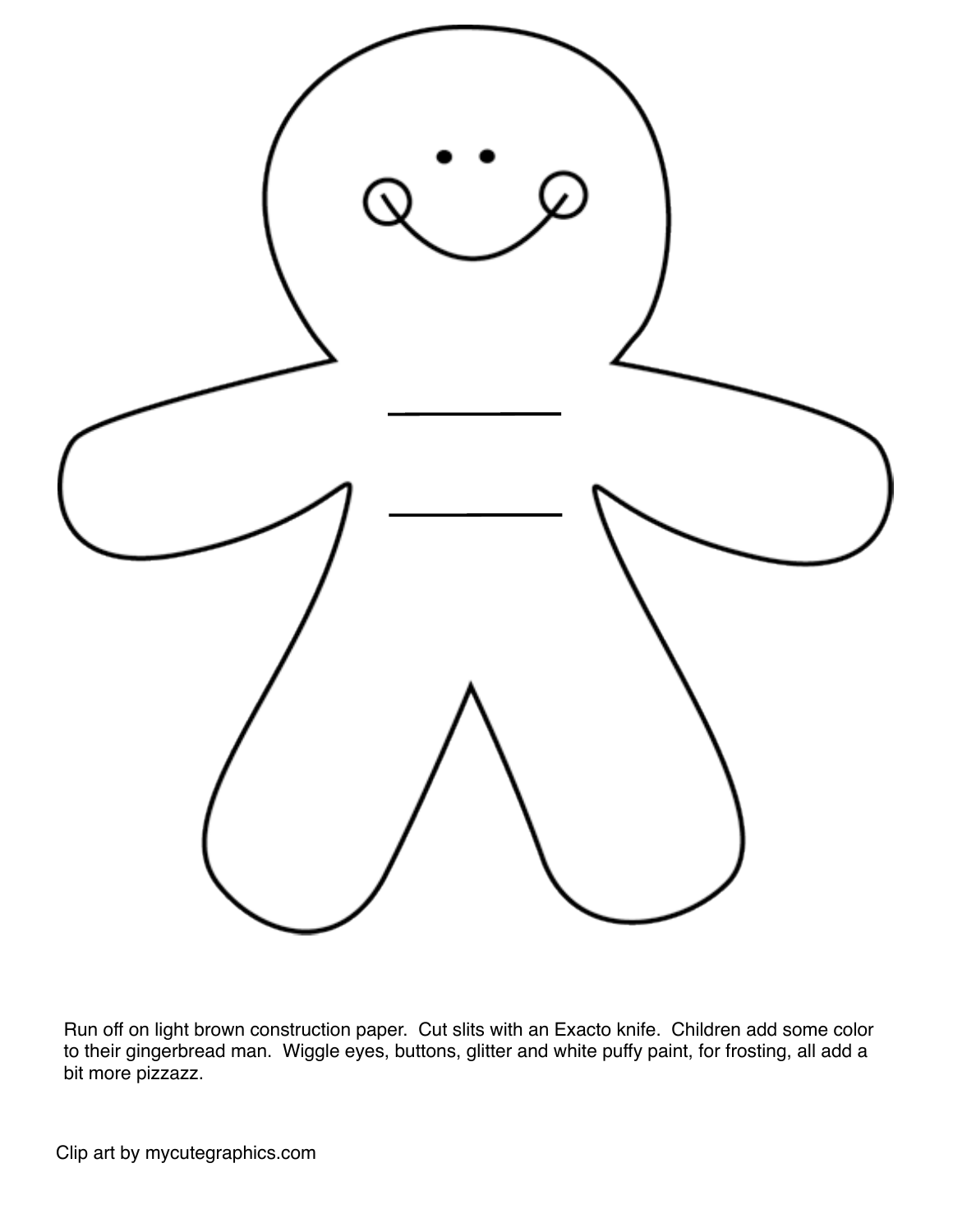

Run off on light brown construction paper. Cut slits with an Exacto knife. Children add some color to their gingerbread man. Wiggle eyes, a ribbon bow, buttons, glitter and white puffy paint, for frosting, all add a bit more pizzazz.

Clip art by mycutegraphics.com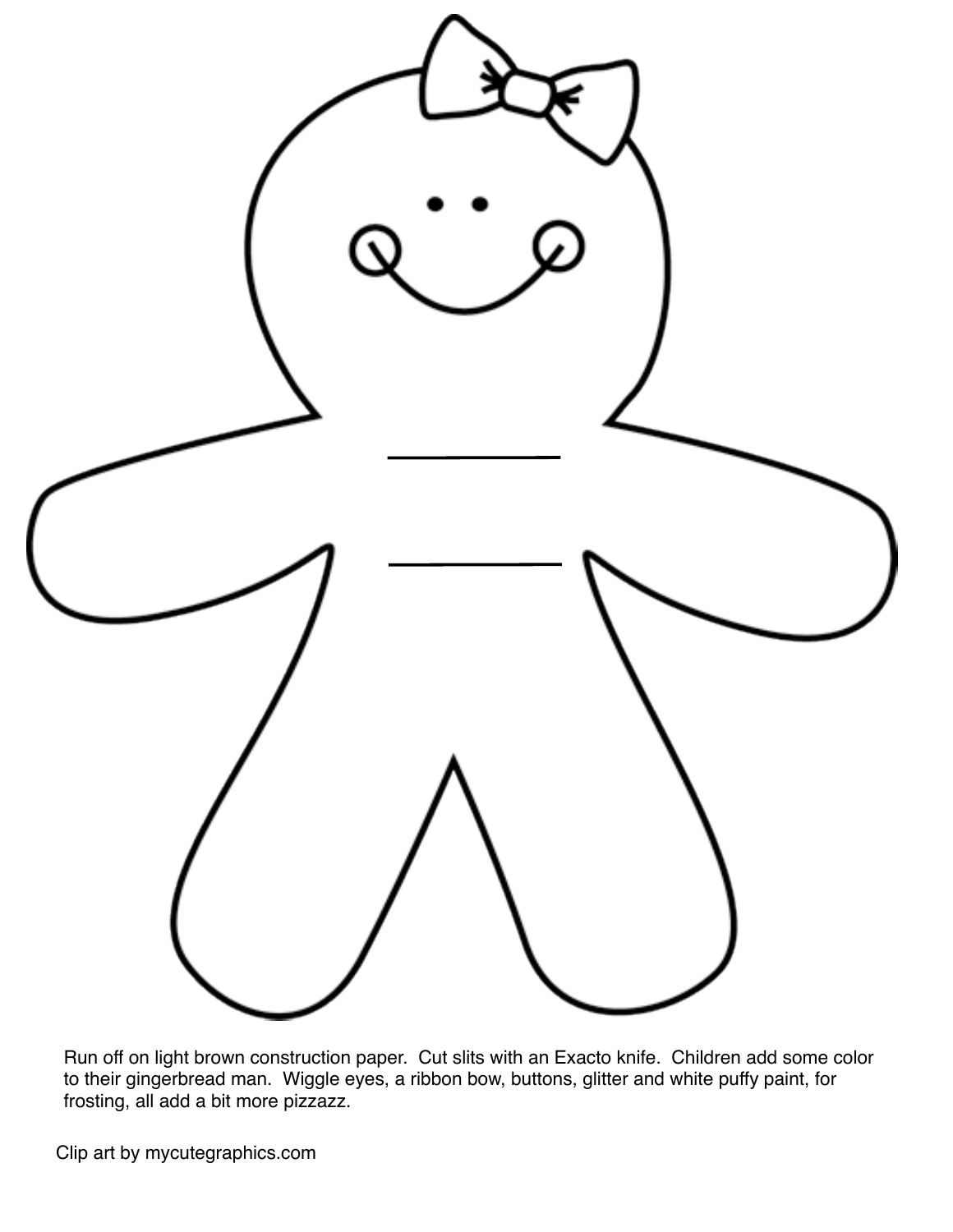

### Uppercase Letter Slider

Cut out the strips and glue them into one long strip so that the alphabet is in the proper order.

Teacher decides whether students are working on the upper or lowercase letters.

Students insert their ABC slider into their gingerbread man..

Teacher calls on a student to spy a letter and call it out.

Students slide to that letter. When they spy it they hold it up so you can whole-group assess.

The 1st one to do so correctly, gets to choose the next letter.

One turn per student though, so that you make sure that everyone gets a turn.

You can also sing the ABC song as students slide their letters.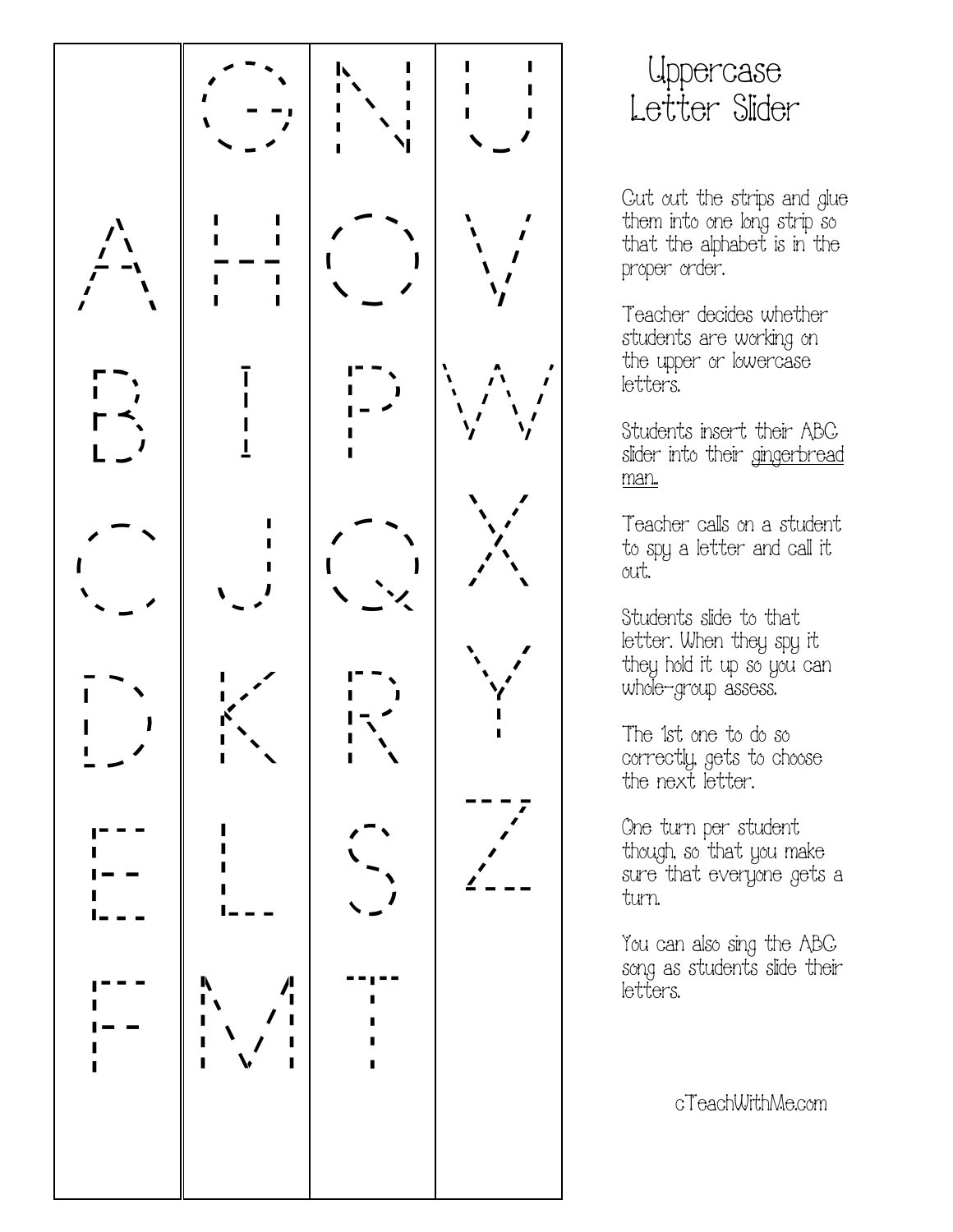

#### Lowercase Letter Slider

Cut out the strips and glue them into one long strip so that the alphabet is in the proper order.

Teacher decides whether students are working on the upper or lowercase letters.

Students insert their ABC slider into their gingerbread man.

Teacher calls on a student to spy a letter and call it out.

Students slide to that letter. When they spy it they hold it up so you can whole-group assess.

The 1st one to do so correctly, gets to choose the next letter.

One turn per student though, so that you make sure that everyone gets a turn.

You can also sing the ABC song as students slide the letters.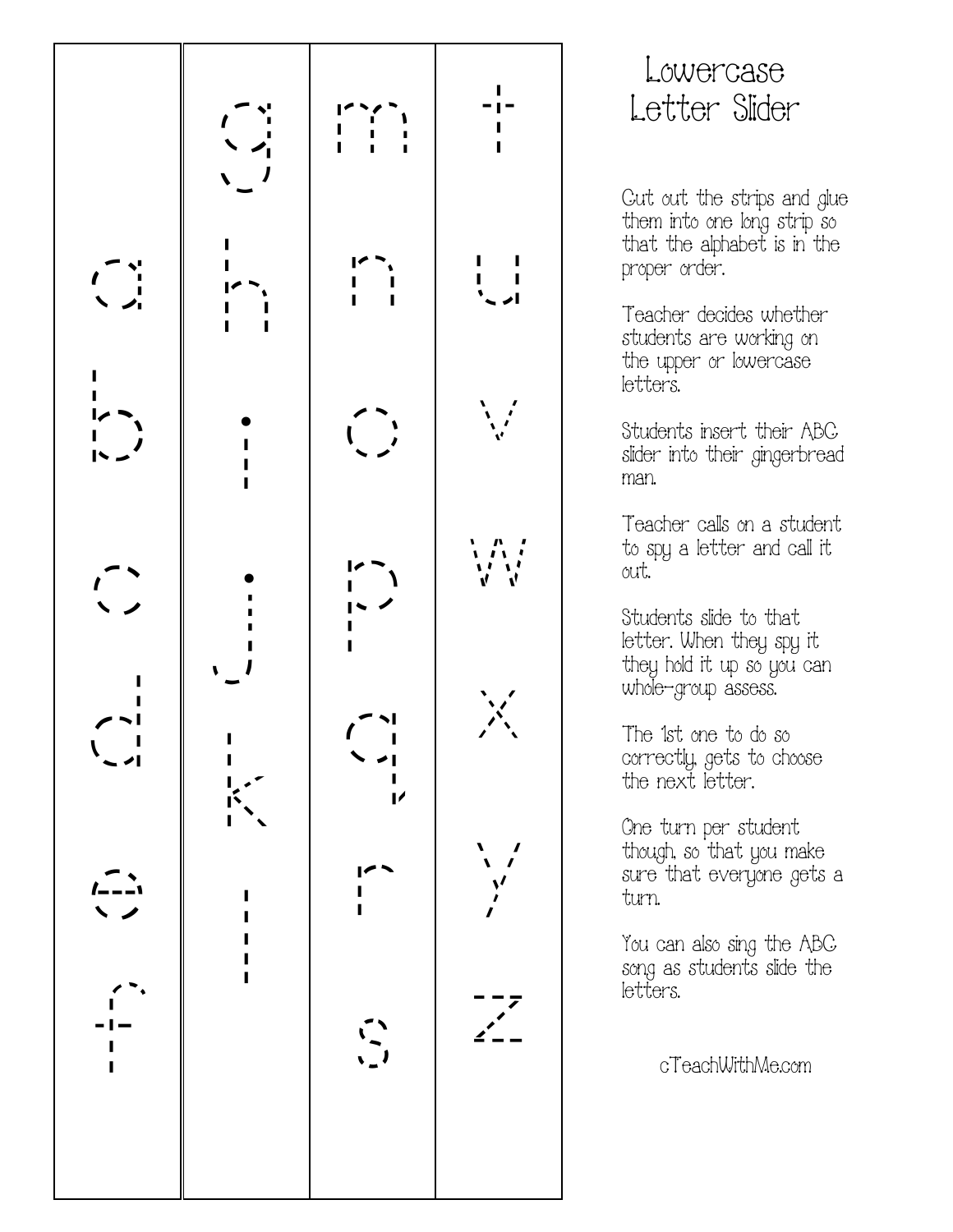

## Number Slider

Cut out the strips and glue them into one long strip so that the numbers are in the proper order.

Students trace the numbers.

Students insert their countdown slider into their gingerbread.

Children pull on the bottom of the strip to slide the numbers through the viewing window.

Teacher and students count together.

When they get to 30 everyone can yell "Hooray!"

Teacher can also call on a student to spy a number and call it out.

Students slide to that number.

When they spy it they hold it up so that you can wholegroup assess.

The 1st one to do so correctly, gets to choose the next number.

One turn per student though, so that you make sure that everyone gets a turn.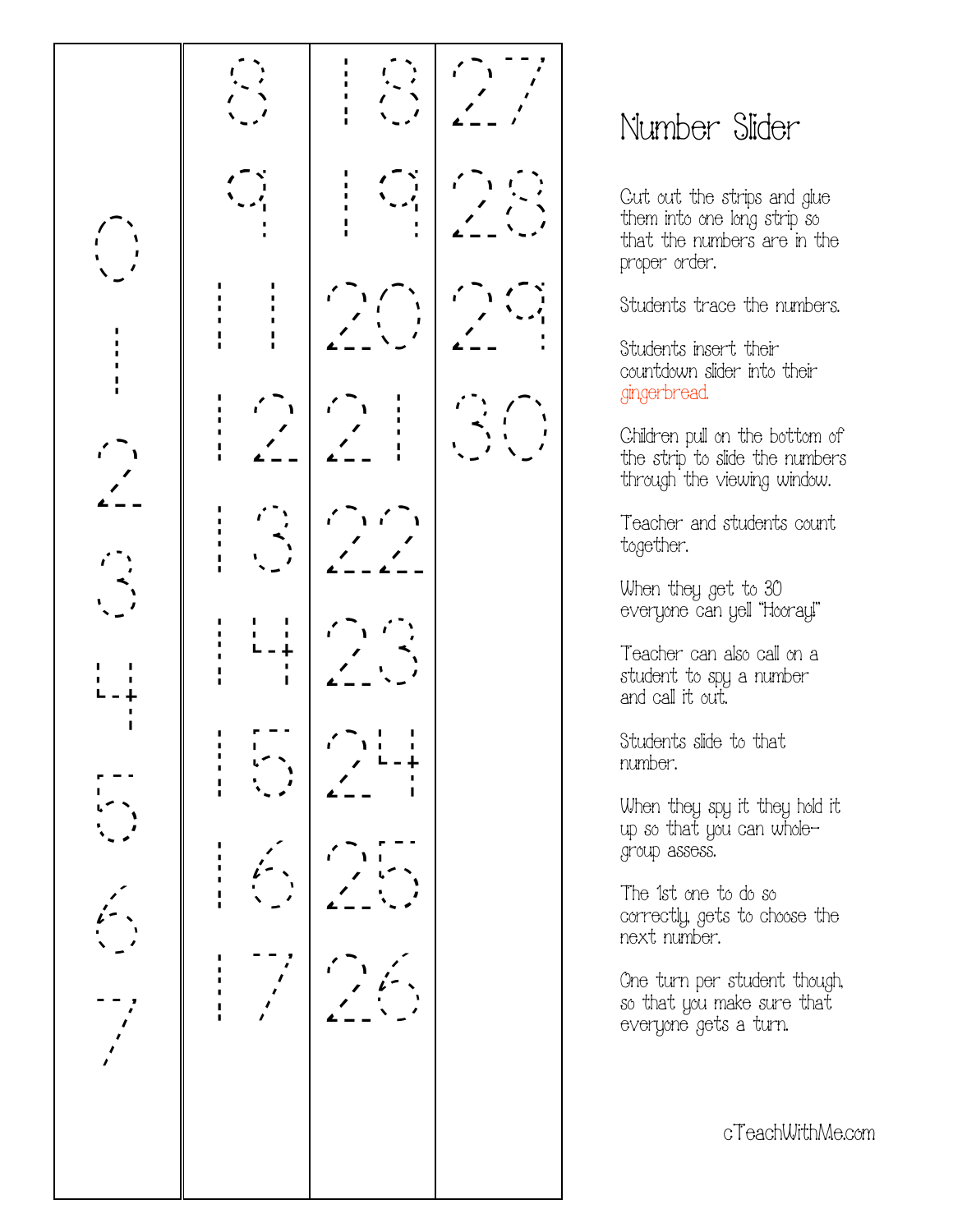

# Countdown Slider

Cut out the strips and glue them into one long strip so that the numbers are in the proper countdown order.

Students trace the numbers.

Students insert their countdown slider into their scarecrow.

Children pull on the bottom of the strip to slide the numbers through the viewing window. (Scarecrow's nose.)

While they hold their gingerbread, everyone gets into a crouching position on the floor,

Teacher and students count down together.

When they get to 0 they jump up and yell "Blast off!"

Teacher can also call on a student to spy a number and call it out.

Students slide to that number.

When they spy it they hold it up so that you can wholegroup assess.

The 1st one to do so correctly, gets to choose the next number.

One turn per student though, so that you make sure that everyone gets a turn.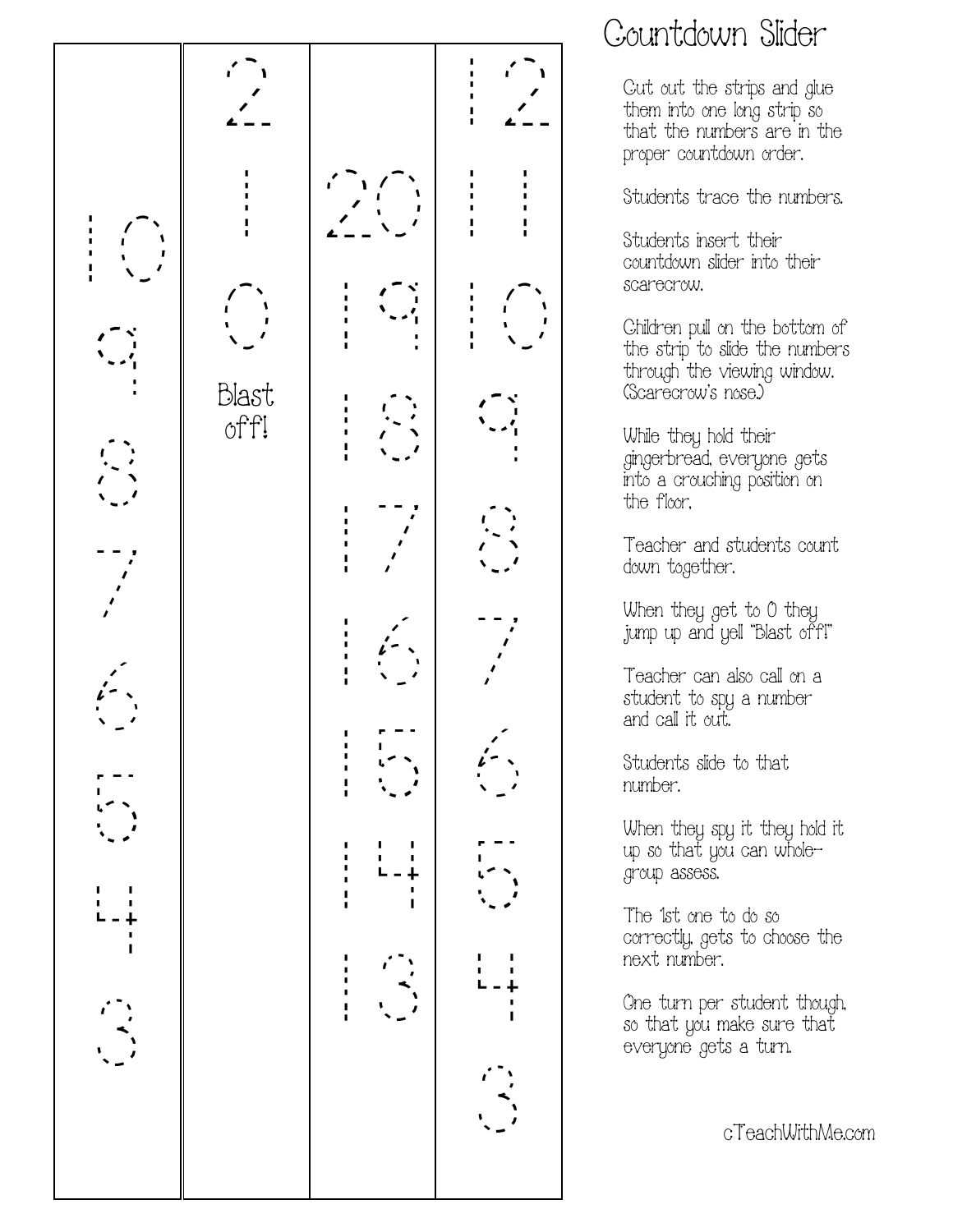

#### Number Slider Skip counting by 2's & 3's

Cut out the strips and glue them into one long strip so that the numbers are in the proper order.

Students trace the numbers.

Teacher decides what  $\#$  strip students should insert into their slider.

Children pull on the bottom of the strip to slide the numbers through the viewing window.

Teacher and students count together.

When they get to the end everyone can yell "Hooray!"

Teacher can also call on a student to spy a number and call it out.

Students slide to that number.

When they spy it they hold it up so that you can wholegroup assess.

The 1st one to do so correctly, gets to choose the next number.

One turn per student though, so that you make sure that everyone gets a turn.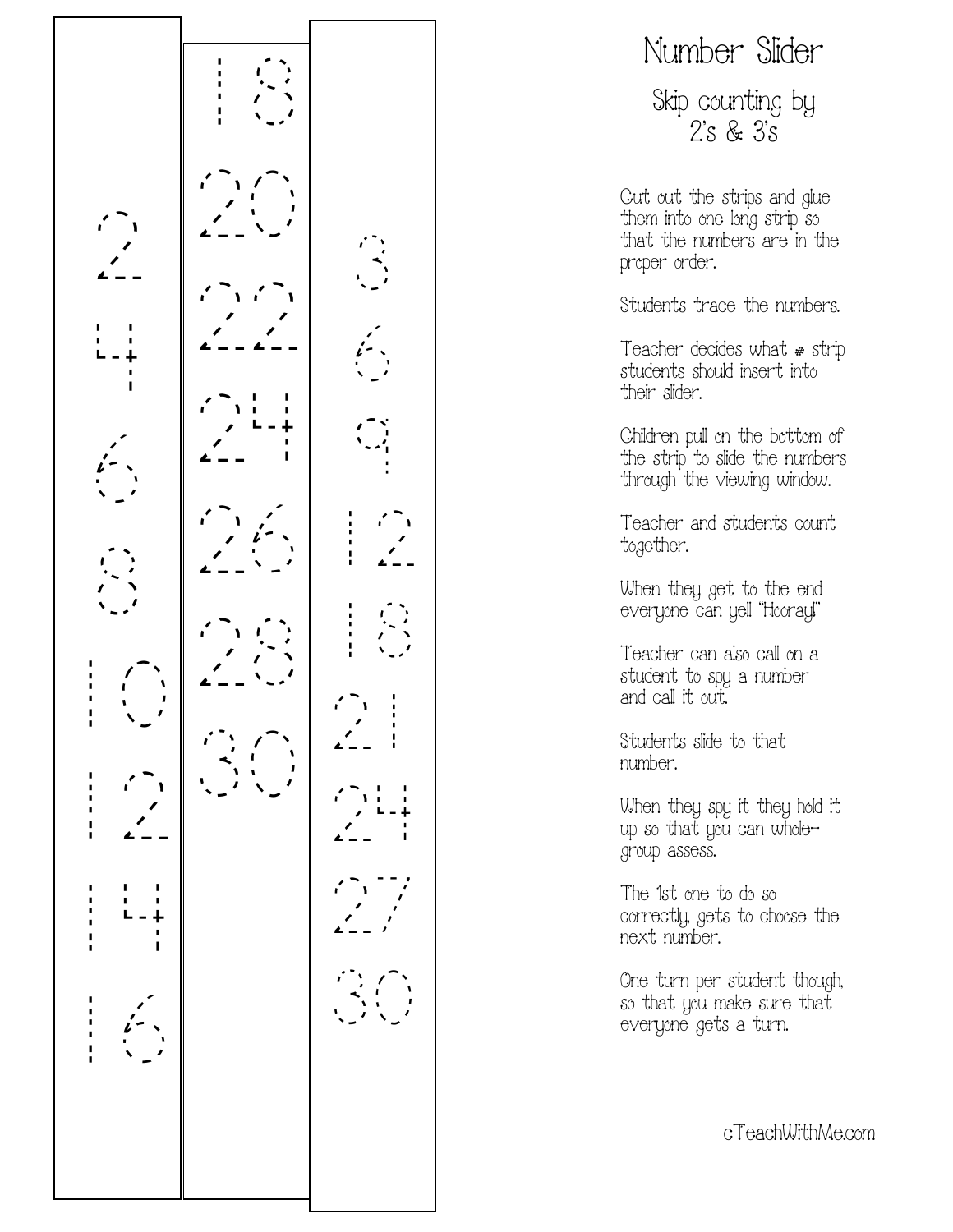

## Number Slider Skip counting by 5's & 10's

Cut out the strips and glue them into one long strip so that the numbers are in the proper order.

Students trace the numbers.

Teacher decides what  $\#$  strip students should insert into their slider.

Children pull on the bottom of the strip to slide the numbers through the viewing hole.

Teacher and students count together.

When they get to the end everyone can yell "Hooray!"

Teacher can also call on a student to spy a number and call it out.

Students slide to that number.

When they spy it they hold it up so that you can wholegroup assess.

The 1st one to do so correctly, gets to choose the next number.

One turn per student though, so that you make sure that everyone gets a turn.